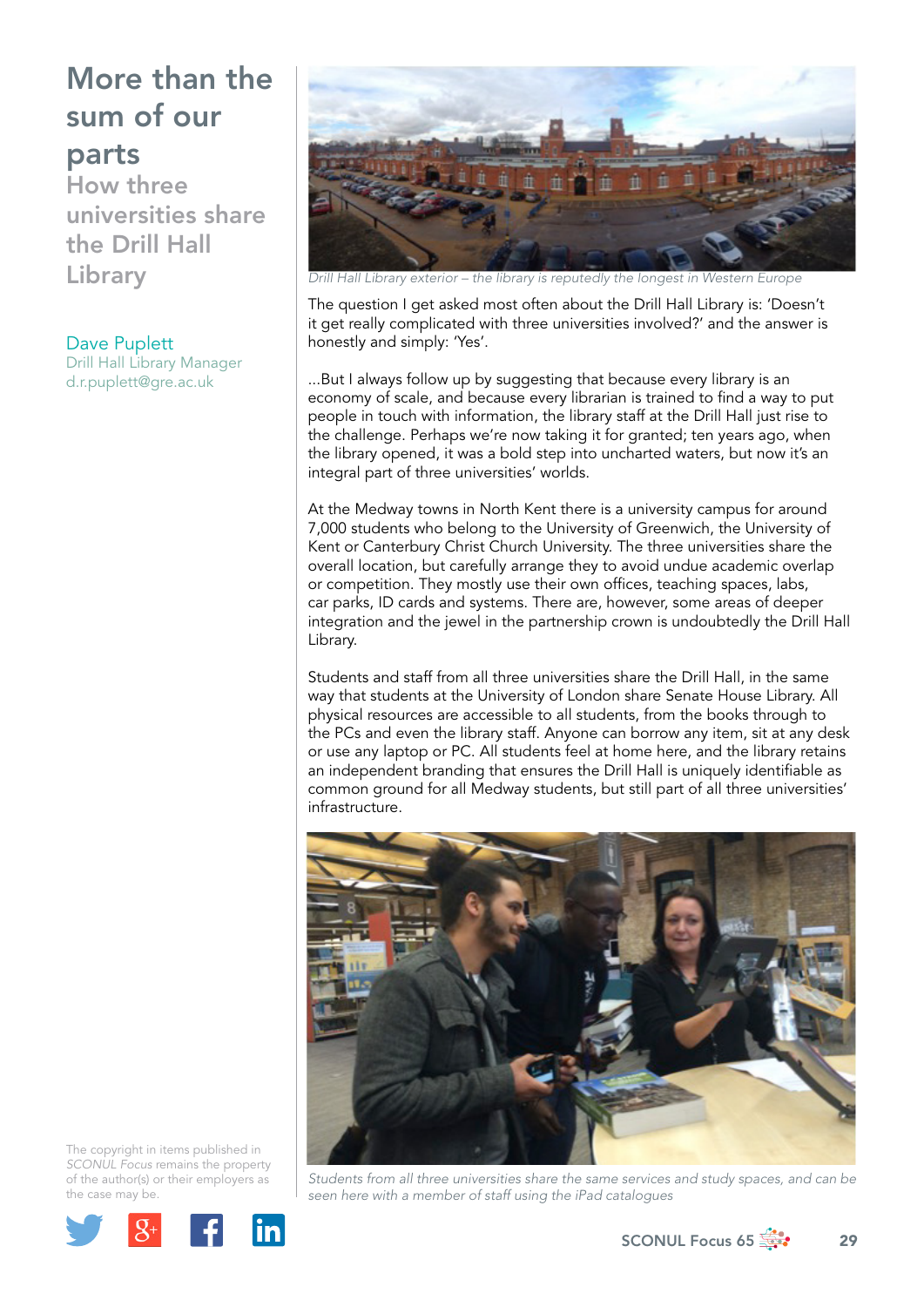How three universities share the Drill Hall Library

So what makes this arrangement work? Let's look at the factors at play:

### Robust governance

The partnership came about through intensive negotiations, and you can imagine how complicated were the Joint-Venture Agreement and subsequent conversations about budgets, reporting lines and decision-making bodies. That these were achieved, and that to this day they underpin the helicopter-view of governance whenever issues arise, is undoubtedly one of the reasons why the Drill Hall Library works. The closer our helicopter gets to the ground, however, the more difficult things look. Pro-VCs being on the same page gets us a long way, but we need more than that to explain how things don't grind to a halt every time one of the partners has a new idea.

### Willingness to be flexible

The word 'flexible' appears in all our job descriptions in the Drill Hall, but that they should probably also include 'patient', 'unflappable' and 'able to smile on the surface whilst grinding teeth invisibly' wouldn't be a mile off. What we're blessed with, though, are three partners who recognise how we fit into their services. We love it when we get invited to partner meetings (even though it means going to three lots). Our hearts sing when we hear 'we would like to change this thing but we wanted to talk to the Drill Hall about it first'. We've proven to ourselves that we can solve thorny problems and that if we work together in partnership, and if we're all prepared to seek solutions rather than point out our differences, we can maintain the quality service we strive for.

Having flexible staff and flexible partners means it's possible to pull this operation off. But it doesn't quite explain why we should even be trying. Gladly, we never find ourselves asking: 'what's the point?'

### Technology made this possible

From day one, the Drill Hall has had its own IT team, finding technical solutions and supporting them for shared, mutual benefit. Early on there were several critical issues that needed a technical solution. In each case, a solution was found that ensured the end-user experience would be consistent and of comparable quality to the service a student would get at the main campus of each individual partner. Innovations such as Eduroam made wifi access straightforward for our users, as did the development of a shared desktop. I firmly believe that if the Drill Hall had Kent-only PCs or Greenwich-only laptops, then the spirit of sharing the space would have been fatally undermined. We've even found ways to run the circulation, fines, inter-library loans and the like in ways that are straightforward for all those accessing the services.



*Drill Hall Library interior – the library has three zones: silent, quiet and group, with over 400 PCs spread across them* 

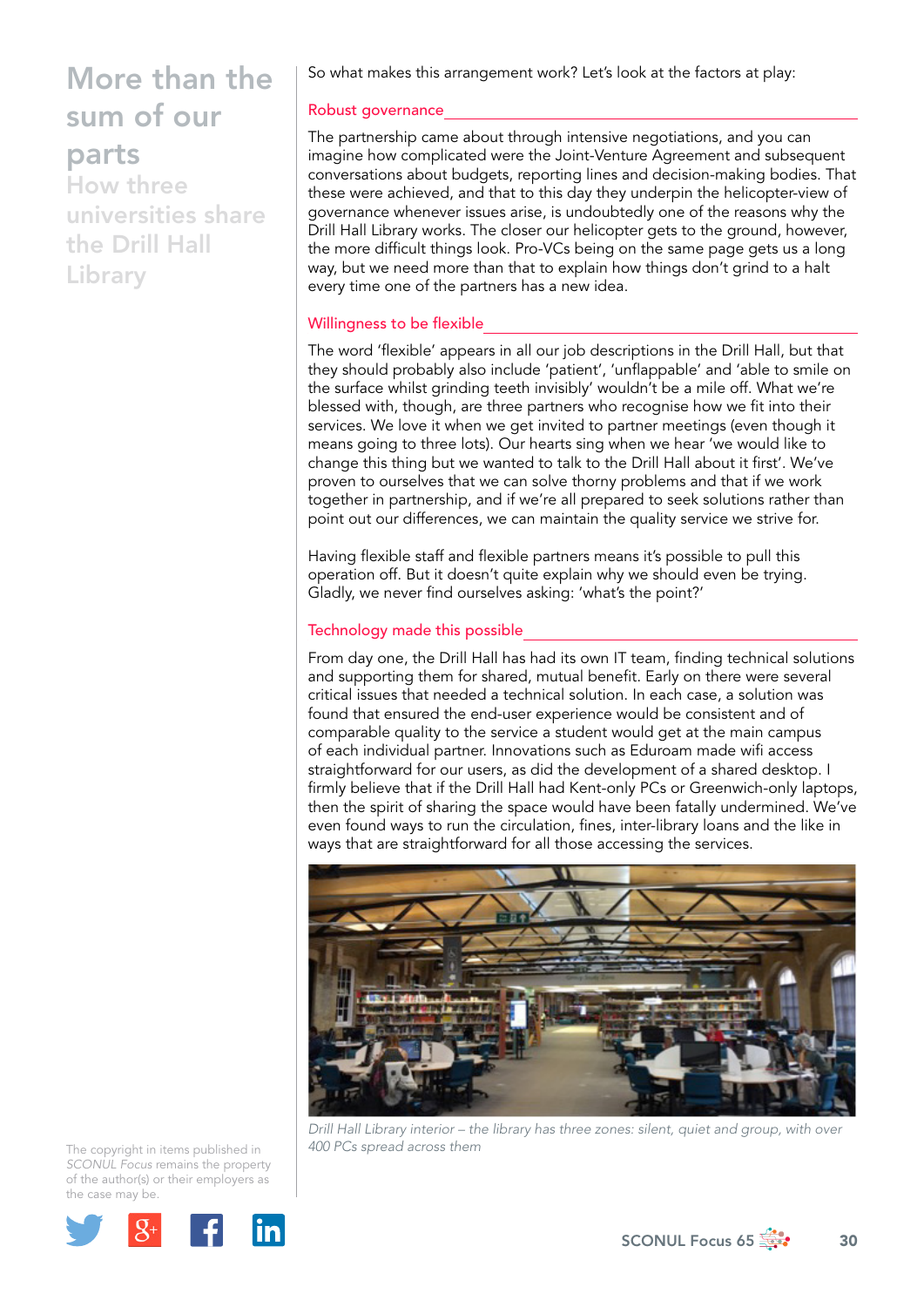How three universities share the Drill Hall **Library** 

There is a hidden impact behind the scenes though – whilst most higher education librarians would recognise the services we offer, I think many would be surprised by how we do things behind the scenes. For example, because we're in the overlapping bit of the universities at Medway Venn-diagram, we're the only library in our network of eight where you can return any book. It takes a lot of different vans with different coloured boxes and labels to make it work, but it's worth it.

Another quirk is that because of our complex systems set up, the University of Kent provides us with our own versions of two systems – Talis Aspire for reading lists and Primo for discovery. Both are set up to deliver a quality service to Medway students without any compromise on account of our unusual technical set-up. Because we share our LMS with Greenwich, their Primo works well for us already. It's a great example of how we'll improvise to maintain the quality of service.

#### Economy of scale

If each university ran their own smaller libraries, perhaps in separate buildings within yards of each other, each could deploy their own staff, policies and procedures in comfortable isolation, but would the managers of those libraries be able to run services comparable to those in the Drill Hall? It would be almost impossible, and the business case for running 24/7 services, for example, would be much harder to make. When it comes to getting attention, buy-in, funding or even recognition, size does seem to matter, and the Drill Hall punches above its weight on behalf of each institution because it's really operating on behalf of all three together.

That's the real trick to the Drill Hall – each university gets a high-quality library and information service that meet the needs of their student body whilst at the same time investing less than they would if they wanted to run anything like the same service themselves.

### Unique identity

This partnership makes the Drill Hall a unique place to work. Perhaps a topic for another article should be about the Drill Hall's other unique features – it is a Grade 2 listed building, part of a former naval barracks that holds over 100,000 volumes and 600 study spaces in one enormous room, about ten times longer than it is wide and over 200m from one end to the other.

The Drill Hall Library also remains a unique example of a three-way collaboration in higher education librarianship and information technology provision, but it's a model that many could learn from.

## Not just a library

Though most of the campus is identifiably a part of one of the three partners' offerings, there are also some other notable examples of collaboration. A shared teaching block, known as the Pilkington Building, houses lecture theatres and seminar rooms for use by Kent and Greenwich students. The Drill Hall team manages the audio-visual resources and network used in those rooms, as well as the shared teaching rooms that are within the library building.

The Greenwich and Kent Student Unions also share a presence here, represented as GK Unions. It means that Medway can put together far more societies and sports teams than if each university went it alone. <insert image: PuplettDrill Hall Library Welcome Desk.jpg>